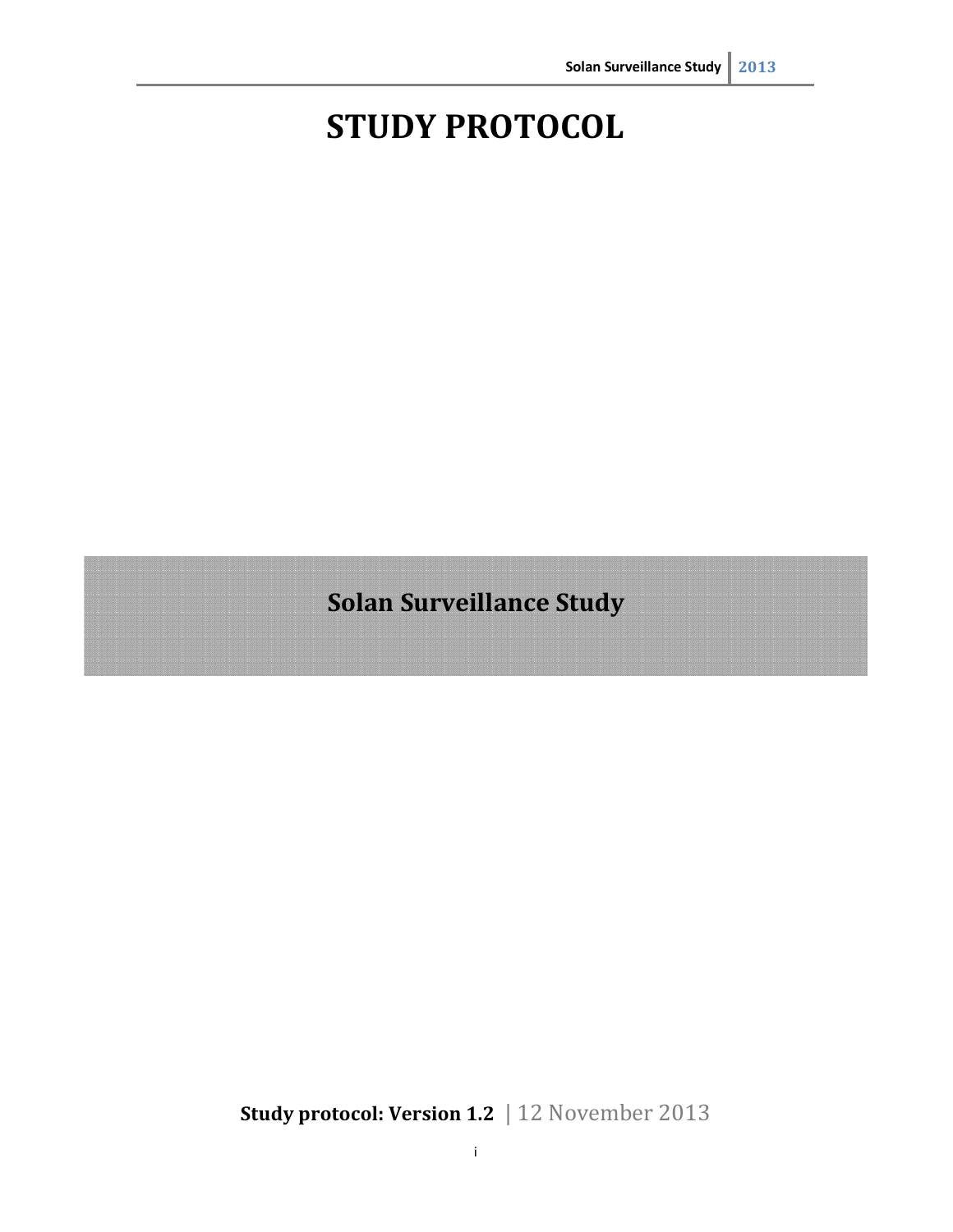# **Solan Surveillance Study**

# **Study Protocol**

 **Version 1.2** | 12 November 2013

# **CENTRE FOR CHRONIC DISEASE CONTROL**

 *Funding agency:* 

*Medtronic Foundation* 

 *Sub-study: National Heart Lung and Blood Institute, National Institutes of Health, USA*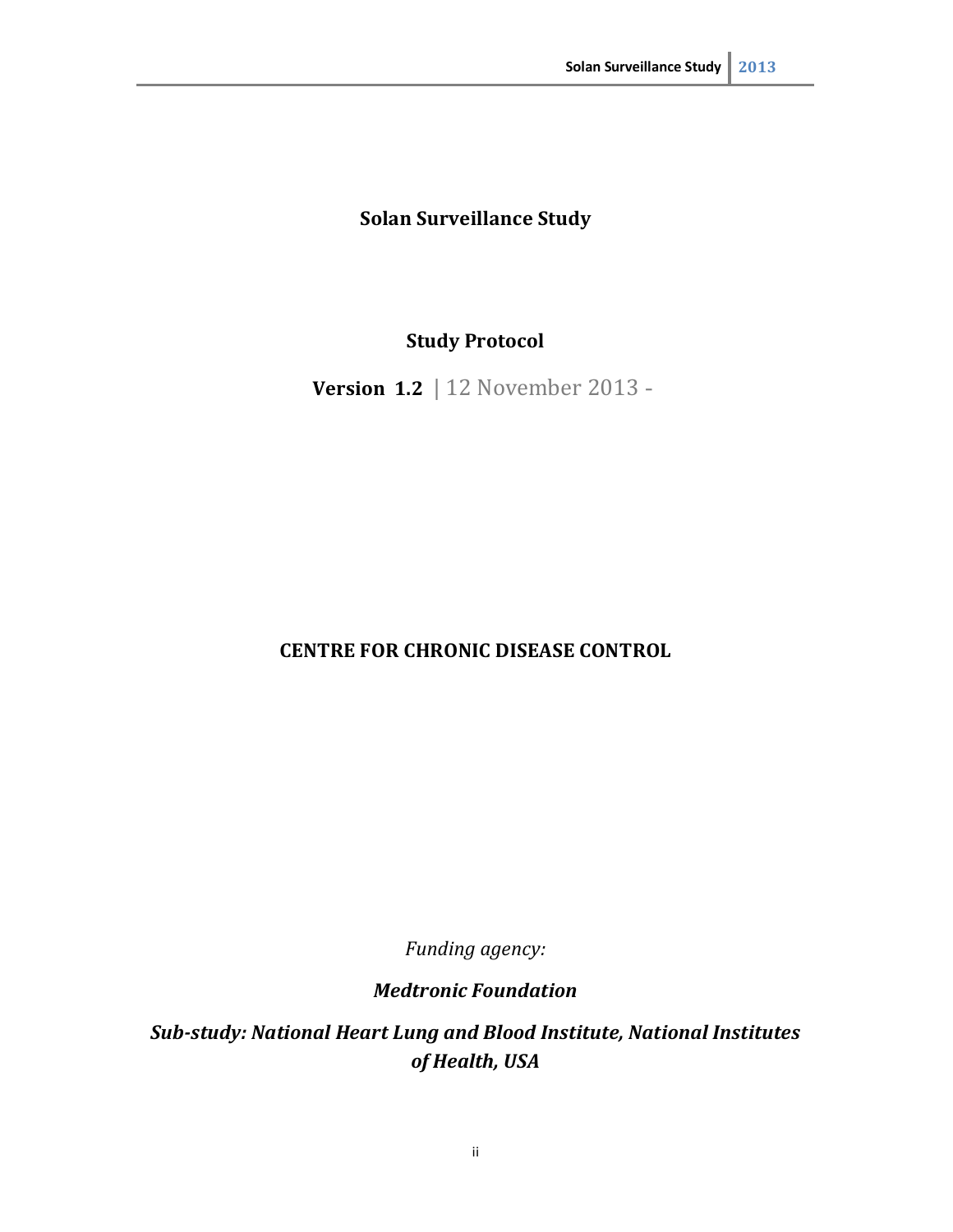# **Contents**

# **Contents**

| V.ii. Anticipated challenges in quality assurance and suggested solutions 17 - |  |
|--------------------------------------------------------------------------------|--|
|                                                                                |  |
|                                                                                |  |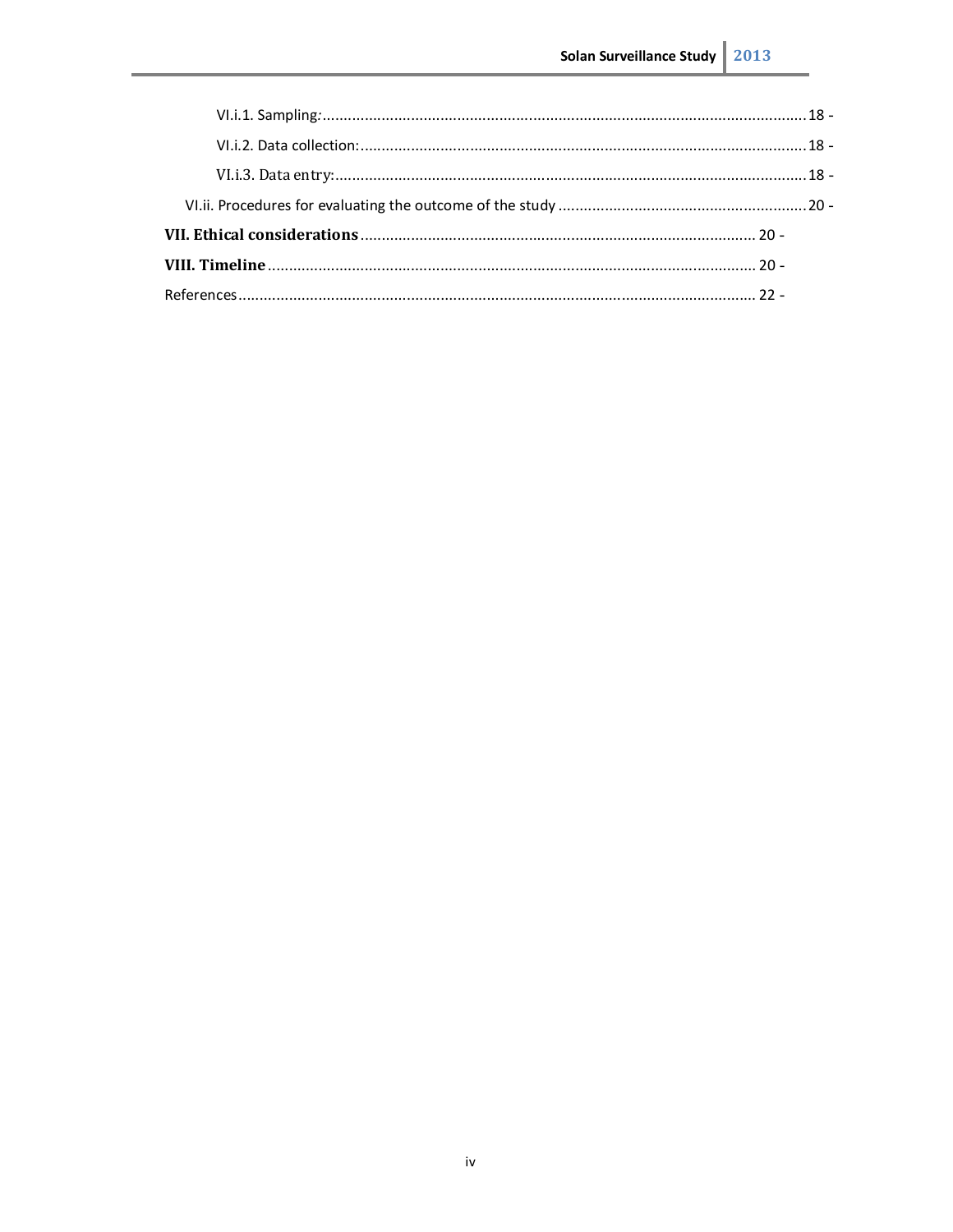## **List of Abbreviation**�

| BMI              | Body Mass Index                                                               |  |  |
|------------------|-------------------------------------------------------------------------------|--|--|
| <b>BP</b>        | <b>Blood Pressure</b>                                                         |  |  |
| <b>BRFSS</b>     | Behavioural Risk Factor Surveillance System                                   |  |  |
| <b>COE-CARRS</b> | Center of excellence- Center for Cardiometabolic Risk Reduction in South Asia |  |  |
| <b>CDC</b>       | Centers for Disease Control and Prevention                                    |  |  |
| <b>CEB</b>       | <b>Census Enumeration Blocks</b>                                              |  |  |
| <b>CHD</b>       | Coronary Heart Disease                                                        |  |  |
| <b>CHF</b>       | <b>Congestive Heart Failure</b>                                               |  |  |
| <b>CKD</b>       | <b>Chronic Kidney Failure</b>                                                 |  |  |
| <b>CMD</b>       | Cardiometabolic Diseases                                                      |  |  |
| <b>CUPS</b>      | Chennai Urban Population Study                                                |  |  |
| <b>CURES</b>     | Chennai Urban Rural Epidemiology Study                                        |  |  |
| <b>CVD</b>       | Cardiovascular Disease                                                        |  |  |
| DM               | Diabetes Mellitus                                                             |  |  |
| <b>EQ-5D</b>     | European Quality of Life 5                                                    |  |  |
| <b>FPG</b>       | <b>Fasting Plasma Glucose</b>                                                 |  |  |
| <b>HINTS</b>     | Health Information National Trends Study                                      |  |  |
| <b>HTN</b>       | Hypertension                                                                  |  |  |
| <b>IDSP</b>      | <b>Integrated Diseases Surveillance Project</b>                               |  |  |
| <b>IRB</b>       | <b>Institutional Review Board</b>                                             |  |  |
| <b>KAP</b>       | Knowledge, Attitudes, and Perceptions                                         |  |  |
| <b>LMCI</b>      | Low- and Middle-Income Countries                                              |  |  |
| MI               | Myocardial Infarction                                                         |  |  |
| <b>MONICA</b>    | Multinational MONItoring of trends and determinants in CArdiovascular disease |  |  |
| <b>MOP</b>       | <b>Manual Of Operations</b>                                                   |  |  |
| <b>NABL</b>      | National Accreditation Board for testing and calibration Laboratories         |  |  |
| <b>NCCD</b>      | National Center for Chronic Diseases                                          |  |  |
| <b>NCD</b>       | Non Communicable Diseases                                                     |  |  |
| <b>NIH</b>       | National Institutes of Health                                                 |  |  |
| <b>NPDCS</b>     | National Program for Prevention and Control of Diabetes, CVD and Stroke       |  |  |
| <b>PHFI</b>      | <b>Public Health Foundation of India</b>                                      |  |  |
| PI               | Principal Investigators                                                       |  |  |
| <b>PVD</b>       | Peripheral Vascular Disease                                                   |  |  |
| <b>QME</b>       | <b>Quality Monitoring and Evaluation</b>                                      |  |  |
| <b>SOP</b>       | <b>Standard Operating Procedures</b>                                          |  |  |
| <b>UA</b>        | Unstable Angina                                                               |  |  |
| <b>WHO</b>       | World Health Organization                                                     |  |  |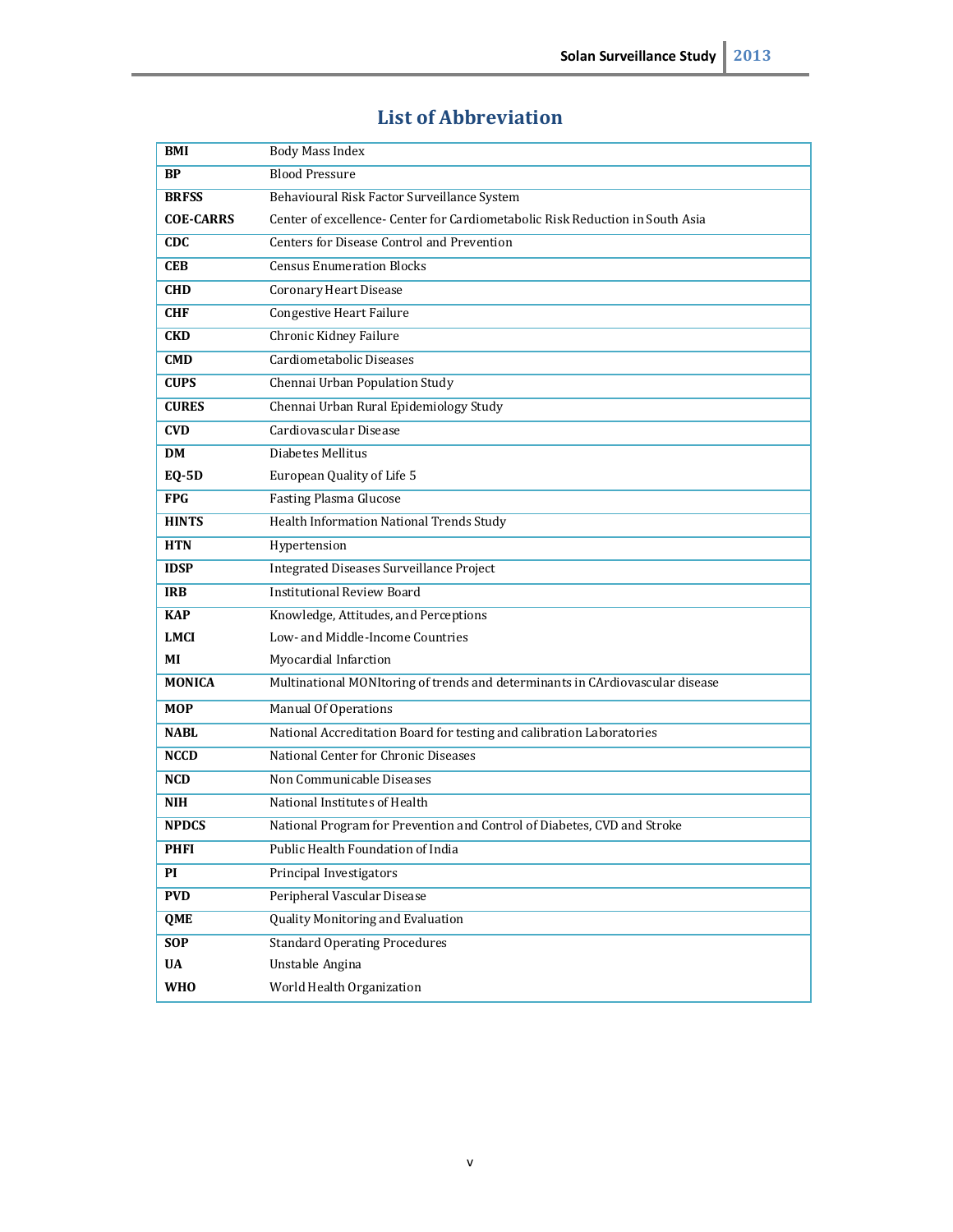#### <span id="page-5-0"></span>**I. Background**

## **I.i. Cardio-metabolic diseases (CMD)**

 Cardio-metabolic diseases include diabetes mellitus (DM), cardiovascular disease (CVD), kidney disease and common risk factors that underlie these conditions such as central obesity, insulin resistance, glucose intolerance, dyslipidemia, and hypertension. CMD are a growing public health problem worldwide which is gradually becoming a pandemic.<sup>1</sup> They are among the top ten most costly diseases, but they have the advantage of being predictable through identification of distal and intermediate risk factors and also preventable through changes in lifestyle particularly through healthy eating habits and regular physical activity.<sup>1</sup>

#### **I.ii. Cardio-metabolic disease burden**

 It is estimated that coronary heart disease (CHD), cerebrovascular disease, and diabetes together account for 30% of global mortality and 80% of these deaths occur in low- and middle-income countries (LMIC).2-4 Diabetes commonly co-exists with obesity (both generalised and central), hypertension,5 and lipid abnormalities (elevated triglycerides, low HDL-cholesterol, abnormal LDL- cholesterol sub-fractions) and is a central feature accelerating athero-thrombotic cardiovascular disease (CVD), it is the leading cause of adult-onset blindness, non-traumatic amputations and kidney failure worldwide. The addition of these inter-related risk factors and co-morbidities results in a multiplicative, rather than additive, amplification of risk of severe outcomes (such as CVD events, amputation, etc.) and mortality.6

Among Indians, diabetes, cardio-metabolic risk factors<sup>7, 8</sup> and events<sup>9, 10</sup> occur at younger ages and lower body mass indices (BMI) when compared to other ethnic groups,<sup>10-23</sup> and are rapidly increasing with socioeconomic and nutrition transitions.<sup>4, 24-26</sup> Asian Indians, as a group, are projected to account for between 40-60% of the global CVD burden within the next 10-15 years.30 Furthermore, 35% of CVD-related deaths in India occur in those between 35-64 years of age as compared to only 12% in the U.S.31

 Previously it was thought that CMDs were confined to affluent urban residents, but this paradigm is gradually shifting as these conditions are now increasingly prevalent in lower socioeconomic groups in South Asia,32-34 and CVD is currently the leading cause of death in both urban *and* rural India.26, 35 Projections suggest that India's national income losses over the decade up to 2015 will amount to US\$ 267 billion due to cardiovascular and diabetes deaths alone; $36$  of these, the economically active age range (25-64) will bear great morbidity and mortality resulting in loss of human capital and productivity, perpetuating poverty faced by many, and potentially stifling development.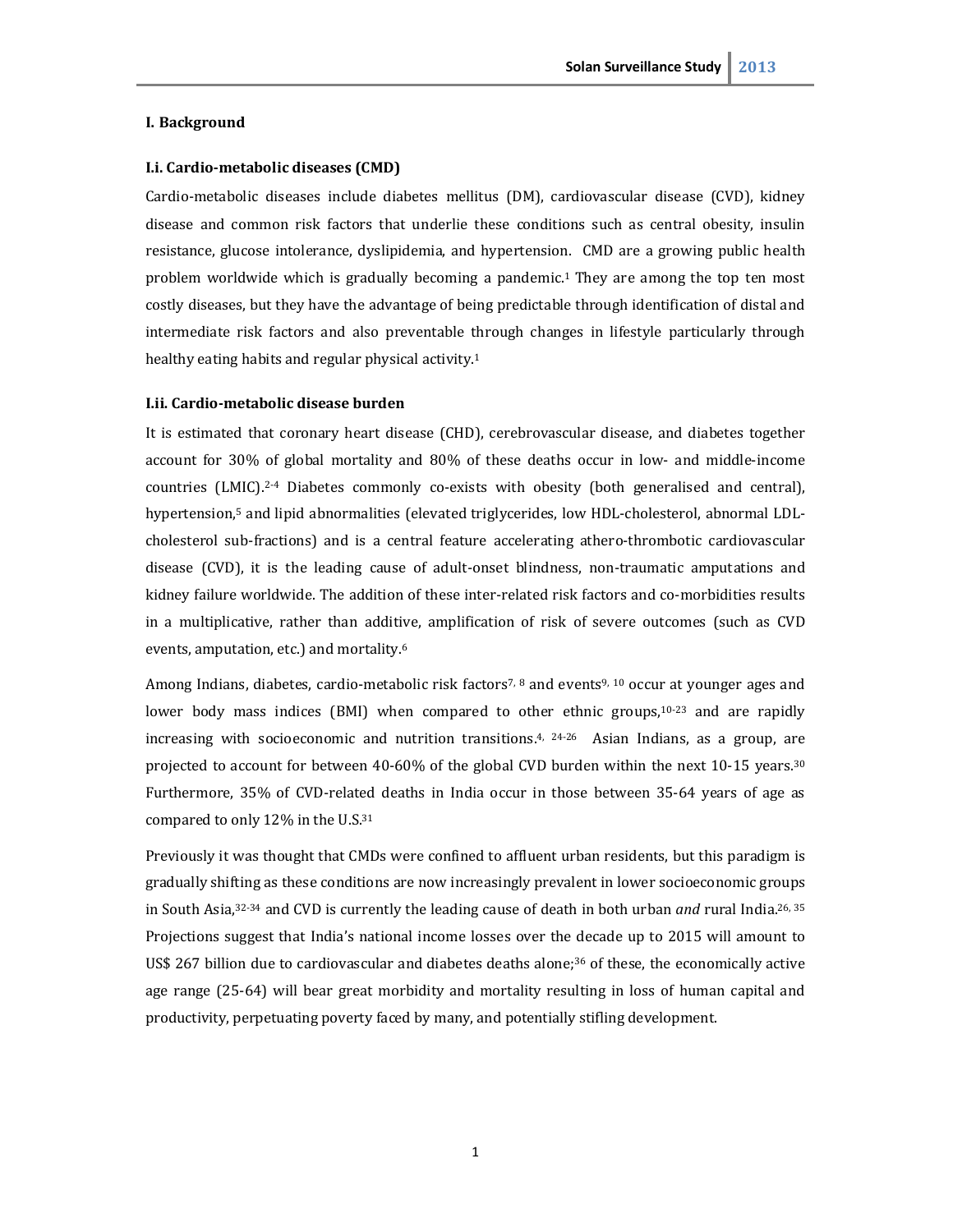## <span id="page-6-0"></span> **I.iii. Surveillance for the prevalence of CMD and their risk factors**

 Surveillance of risk factors and disease is an invaluable public health research tool for: monitoring population health status; guiding resource allocation and policy; identifying and prioritizing interventions for subpopulations at particular risk; identifying disparities in outcomes; planning and evaluation of health programs.<sup>37,38</sup> Given the elevated and growing cardio-metabolic risk in India,  $^{7}$ , 10, 13, 19, 23, 25, 26, 39-42 the importance of surveillance cannot be underestimated. Current assessments of surveillance efforts in the subcontinent, and indeed most developing countries,<sup>43, 44</sup> suggest large data deficits, vast state-wise heterogeneity and variable data quality, limiting the value of existing figures.

## **I.iv. Existing Surveillance system and Gaps**

 Currently the major source of population level estimates of CMD risk factors, morbidity and mortality in India has been ad hoc surveys. These surveys can generally be characterized as state- specific, with small, often highly variable sample sizes, varying and often low response rates, with use of different diagnostic criteria, and limited by problems of sample design, lack of standardization, frequent measurement errors and incomplete reporting of results.45 Recent initiatives by the Government of India have attempted to address these deficiencies through setting up a National Program for Prevention and Control of Diabetes, CVD and Stroke (NPDCS), an Integrated Diseases Surveillance Project (IDSP) at multiple sites, and establishing two other NCD risk factor surveillance projects.46, 47 However, these systems fall short by failing to provide critical CMD-specific incidence and mortality data, measures of diet and physical activity, secular trends in risk factors, health service utilization, health care costs, and quality of care. The Sample Registration System of India, for example, relies on medically certified deaths which account for just 15% of total mortality and coverage is limited to institutional deaths in urban areas.48 Thus India suffers from a fragmented, chaotic, public-private mix of health-care providers with little or non-existent documentation.

#### **I.v. Arguments for Surveillance Models**

 Justification for establishment of a well-designed, integrated surveillance system lies not only in helping align resource allocation with actual needs, but also broader themes<sup>49, 50</sup> which include:

- a. More extensive comprehension of the distribution and trends of determinants and disease outcomes, especially given the asymptomatic prolonged course of NCD risk factors, the risk of debilitating target organ damage and often fatal disease events, as well as ensuing health and socioeconomic burdens. This is accomplished by:
	- 1. Investigating the determinants of disease prevention through early risk factor detection and control, spanning the spectrum of awareness, knowledge, attitudes,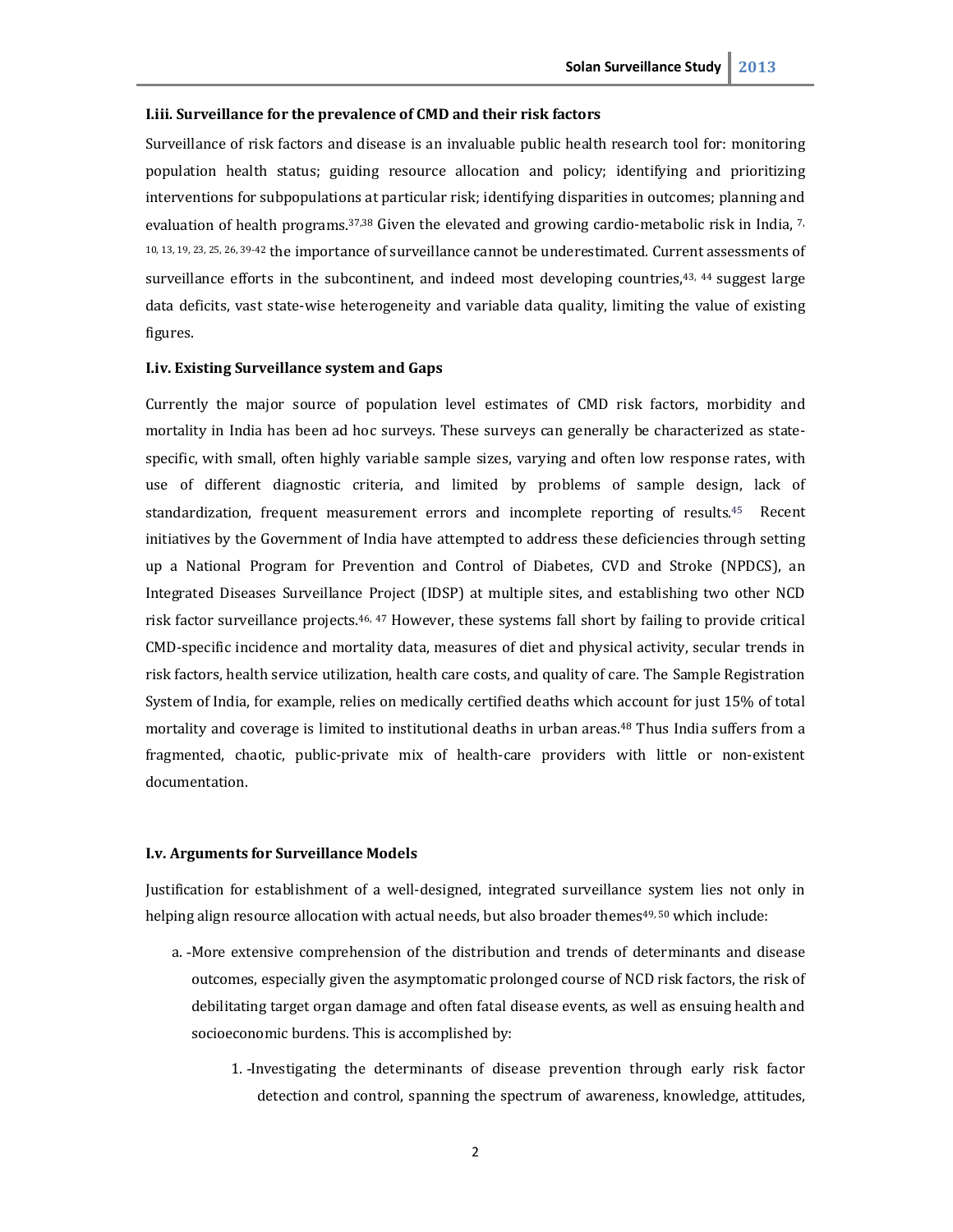<span id="page-7-0"></span> and practice (lifestyle behaviors, health-seeking and utilization, as well as treatment adherence, and perceived quality of life);

- 2. Capturing newly-diagnosed cases, events, recurrent disease and mortality as well as the distribution and determinants associated;
- b. -Dynamic integration of information from multiple sources, improving case detection,<sup>51</sup> quality of individual chronic care delivery, health information infrastructure and the opportunity to increase accountability through regular audits and evaluating efficacy of prevention and control strategies;52-55
- c. Reducing long-term health expenditure through culmination of safe, effective prevention and care models lowering rates of target organ damage, first events, recurrent disease, disability and premature mortality.

 Experiences with surveillance models in developed countries have varied according to the stage of health system maturity and economic development. The U.S., for example, has relied on nationally- representative surveys, focusing primarily on self-reported disease risk factors (National Health Interview Survey, Behavioral Risk Factor Surveillance System or BRFSS). In following trends in cardiovascular risk factors, only one survey (National Health And Nutrition Examination Surveys) now routinely collects laboratory samples.<sup>49</sup> Countries with socialized national health systems, like the UK and Canada, have publicly-funded, networked, routine data capturing registers, although use and auditing of these systems is inconsistent. Models in Australia and much of Europe are based on regular standardized quality of care evaluation, acquiring population characteristics as well as provision of performance indicators based on provider processes and patient outcomes.49

The lessons drawn from these experiences and the published literature<sup>49, 50, 49</sup> support the utilization of standardized models that are not reliant on self-reporting, such as the World Health Organization (WHO) STEPwise Approach to Surveillance.50 An initial, uniform prototype of this nature can be used to overcome infrastructural deficits in low-resource settings, and the foundation created may help advocate for modernizing and scaling up surveillance efforts towards an ideal system (networked, electronic health recording registers with data integrated from primary care, hospital, laboratory and home monitoring settings).<sup>51, 56</sup>

#### **I.vi. Study partners and their strengths**

 The Investigators of our study are Drs. **Dorairaj Prabhakaran** (Principal Investigator, CCDC), **Nikhil Tandon** (AIIMS), and **Ajay V S** (PHFI). The study will be coordinated by the Centre for Chronic Disease Control, New Delhi, India. The investigators are currently leading another surveillance study in urban Delhi, Chennai and Karachi using a similar protocol – The CARRS Surveillance Study. The expertise and learning from implementing the CARRS Surveillance Study will be an added benefit in implementing the proposed study.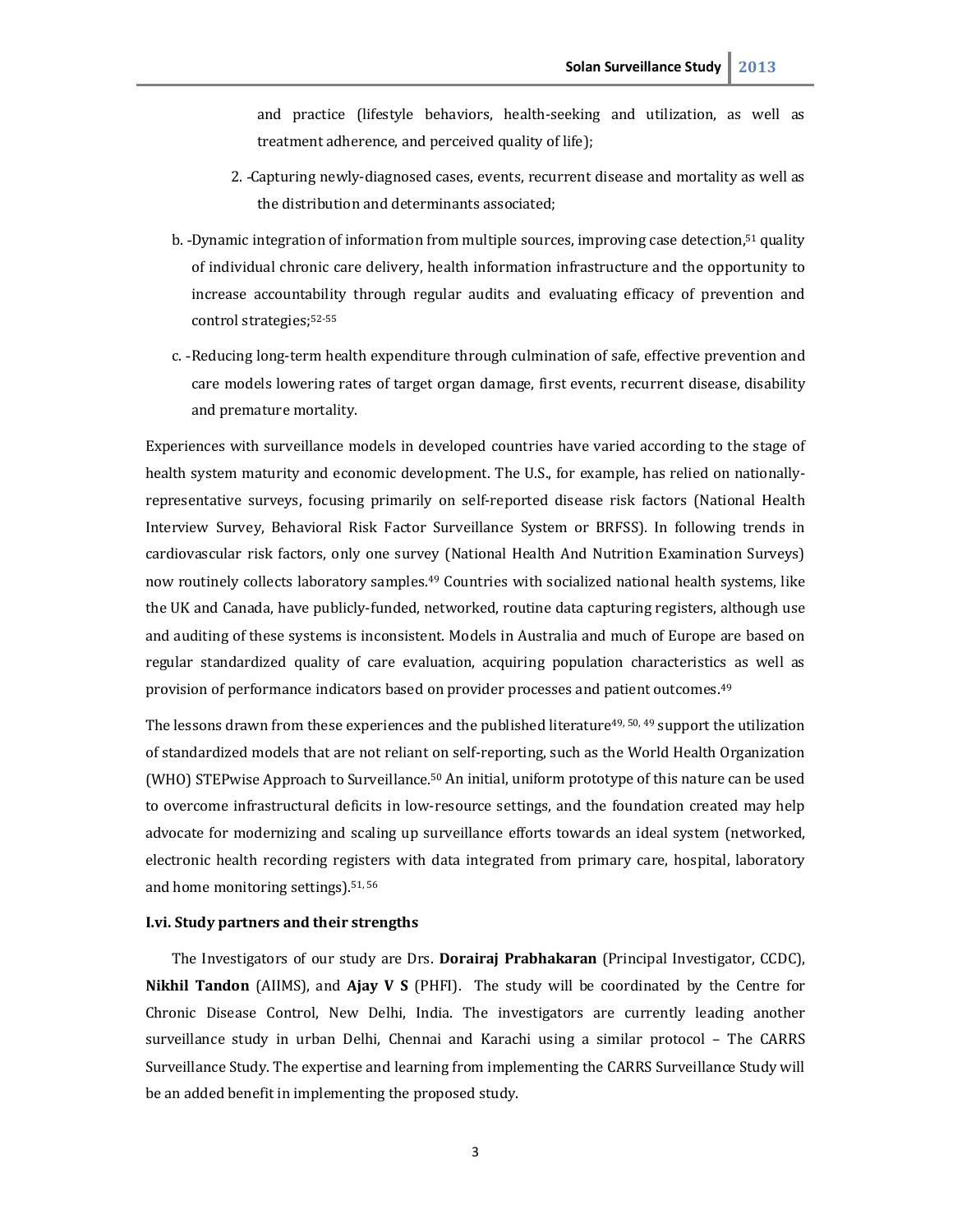## <span id="page-8-0"></span> **I.vii. Objectives of the study**

#### *Primary objectives*

- a. To implement and evaluate a model surveillance system for CMDs and its risk factors in rural Solan, Himachal Pradesh
- b. To assess the prevalence of CMD risk factors and diseases among adults aged 20 years and above, permanently residing in well-defined rural communities in Solan, Himachal Pradesh
- c. Ascertain factors that influence knowledge, attitudes, and perceptions (KAP) of the sample population regarding CMD and their risk factors

#### *Secondary objective*

- a. Determine the incidence of intermediate risk factors (in previously risk-free individuals), new-onset complications, and the associated morbidity and mortality
- b. To derive cost and health-utilization indices which can be used to model projected burdens of CMD in order to formulate cost-effective and timely interventions

## **II. Methodology**

#### **II.i. Study design**

 While the primary study design for the surveillance model is cross-sectional, a cohort study design will be used to follow-up the participants for four years subsequent to the cross-sectional study. The cross-sectional study will assess the prevalence of CMDs and their risk factors while the pilot cohort study will estimate the incidence of morbidity and mortality associated with CMDs.

 The **Cross-sectional study** will be the initial study conducted in 2012-2013 which will also form the baseline for the cohort study conducted in subsequent years. A repeat cross-sectional survey will be conducted in 2016-2017 and by recruiting an independent sample in the same study site to estimate the trend (over 4 years) in prevalence of CMDs and their risk factors.

 The **Cohort study** will follow the cross-sectional study and will be conducted at two years interval during 2014-2015 and 2016-2017. With informed consent, subjects enrolled into the cross-sectional study will be followed up as a cohort for four years to measure the outcomes of interest.

#### *Outcomes of interest:*

- i. Anthropometric Changes
	- a. Weight
	- b. Waist Circumference a. - Weight<br>b. - Waist Circumference<br>c. - Skinfold Thickness
	-
	- d. Body Fat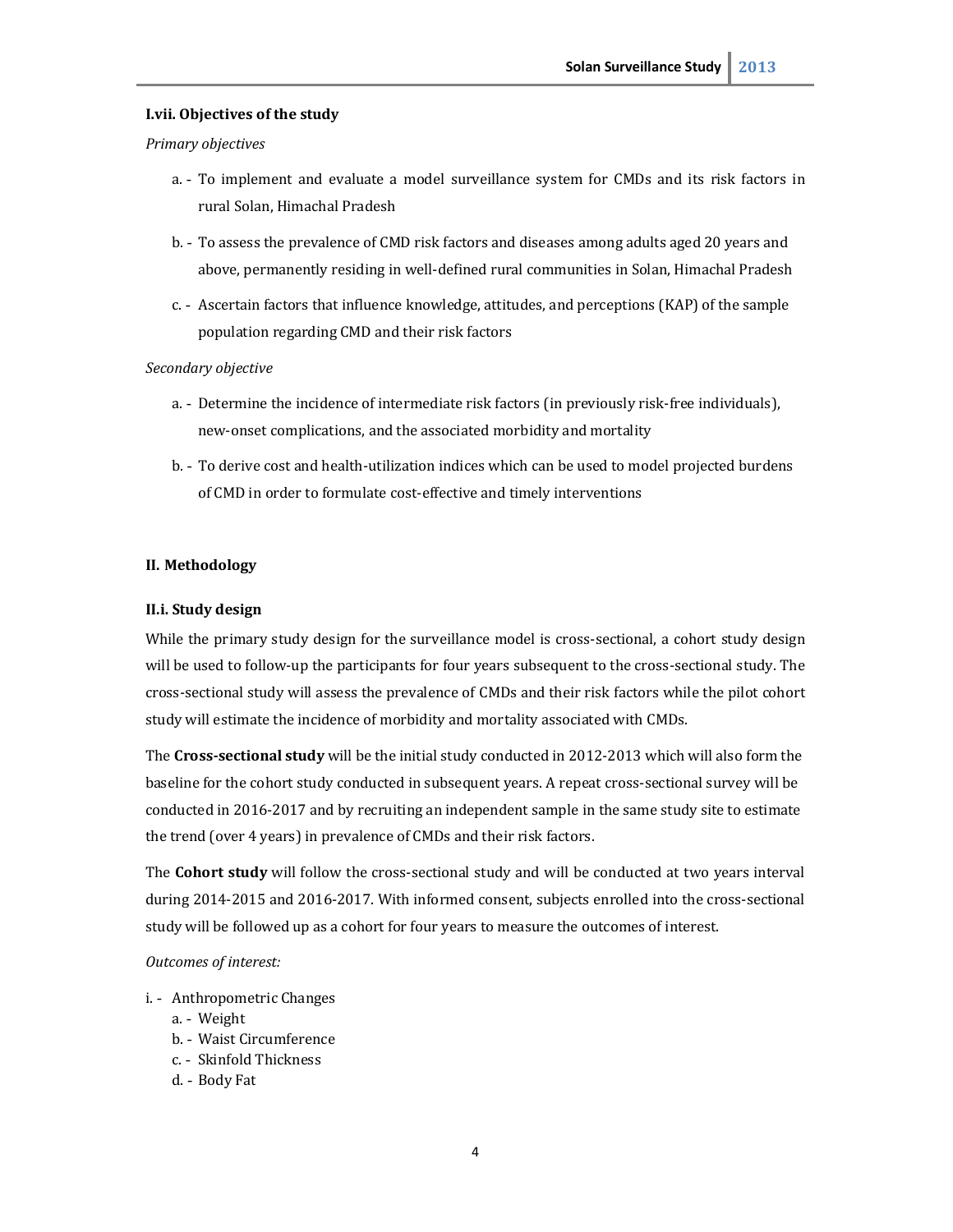- <span id="page-9-0"></span> ii. Development of new-onset intermediate risk factors
	- a. Hypertension
	- b. Diabetes mellitus
	- c. Dyslipidemia
- iii. Incident morbidity
	- a. Stroke<br>b. MI
	-
	- c. CHF
	- d. Chronic Stable Angina
	- e. Chronic Kidney Disease
- iv. Complication
	- a. PVD
	- b. Retinopathy
	- c. Nephropathy
	- d. Neuropathy
	- e. Amputation
- v. Health service utilization and costs
	- a. Hospitalization
	- b. Outpatient use
- vi. Mortality vi. Mortality a. All cause
	-
	- b. CMD-specific

## **II.ii. Study site and settings**

 The Surveillance study will be conducted in Solan District of Himachal Pradesh. This will be a household survey wherein recruitment of participants and data collection will take place in the households.

## **II.iii. Sample size estimation**

 The proposed surveillance study will be implemented in 36 subcenter area in the Solan District. The study will be conducted in collaboration with the Government of Himachal Pradesh. As per the suggestions from the Department of Health & Family Welfare of Himachal Pradesh, six sub-centre areas adjoining each of the five Community Health Centres and the Civil Hospital of Solan district will be chosen for the study. Each sub-centre area has a population of 3000 subjects of all ages. Assuming that the age group of >20 years constitutes about 50% of the total population, about 54,000 people will be enrolled in this study i.e.1500 from each of the 36 sub-centers.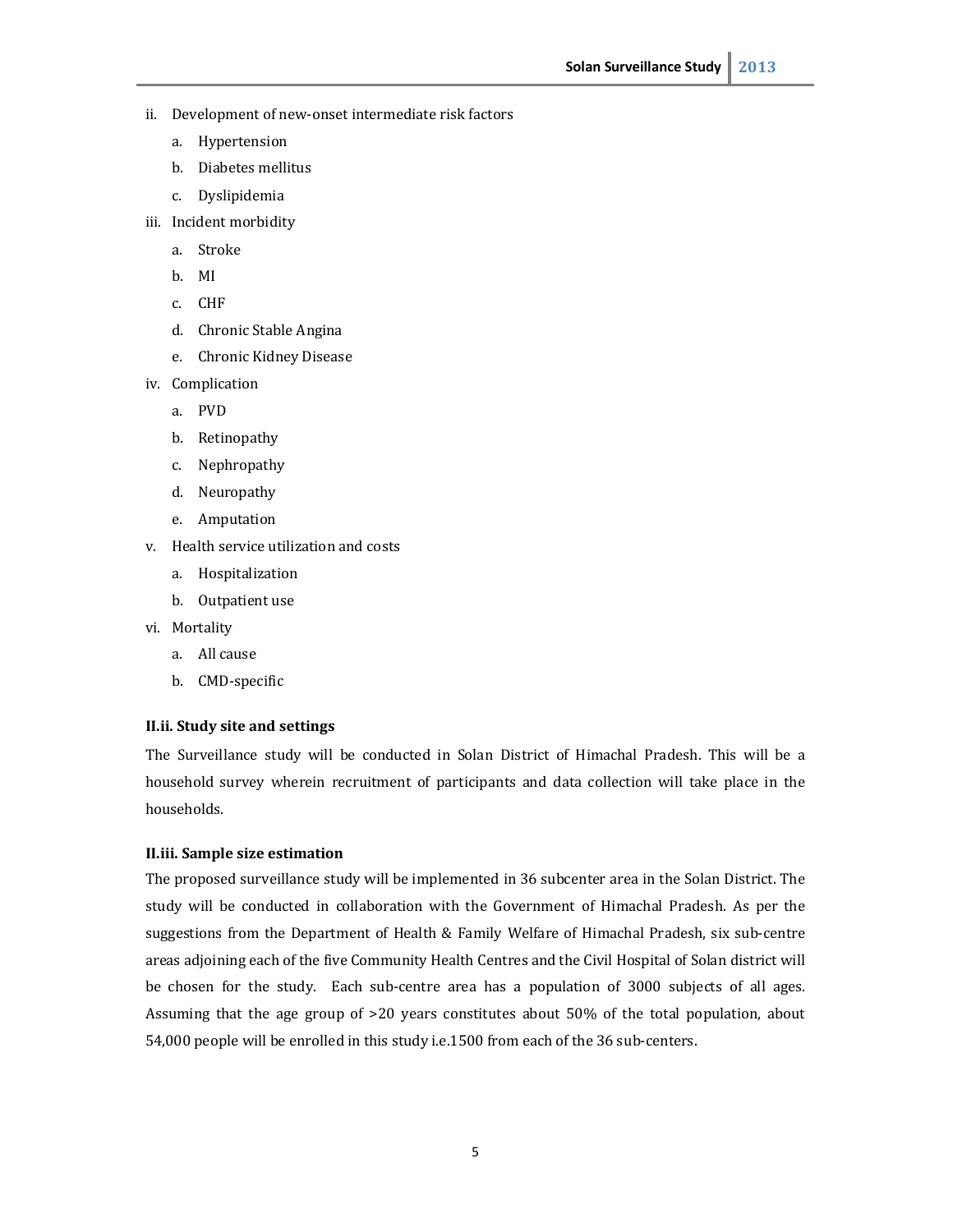Using STEPwise methodology <sup>59</sup> we estimated the sample size required to capture CMD risk factor prevalence. Utilizing risk factor prevalence estimates from previously published Indian studies and anticipating a response rate of 80 per cent (%) with a design effect factor of 1.5 (to account for cluster sampling), the sample size estimates were generated for males and females in five age strata (20-30, 30-40, 40-50, 50-60 and 60 and above. Table-1 presents the cumulative subtotals of subjects required to observe appreciably consistent prevalence approximations for each of the commonly- known risk factors. Since, the population that we plan to cover is more than the highest required sample size (37,816 people), it will permit to reliably estimate one or more of the CMD risk factors for each of the gender and age strata identified above.

 Beyond this, we will conduct follow-up surveys to collect pilot data on incidence of risk factors, CMDs complications, and CMD-specific mortality. Consent will be taken during the initial recruitment for the cross-sectional survey and only those participants who provide consent to be followed up for four years will be enrolled into the study. However we anticipate an overall 15% loss-to-follow-up by the end of the cohort study especially due to high probability of migration of the young population (20-35 years) due to job opportunities or marriage (in case of females), and also because the study is community based.

| <b>Risk factors</b> | Level of<br>Confidence | <b>Margin</b><br>of Error | <b>Baseline</b><br>levels of<br>indicators | <b>Design</b><br>effect | <b>Expected</b><br>Response<br>Rate | No. of<br>age/sex<br><b>Estimates</b> | <b>Sample</b><br>size |
|---------------------|------------------------|---------------------------|--------------------------------------------|-------------------------|-------------------------------------|---------------------------------------|-----------------------|
| Tobacco use         | 1.96                   | 0.02                      | 0.3                                        | 1.5                     | 0.8                                 | 10                                    | 37816                 |
| Hypertension        | 1.96                   | 0.02                      | 0.3                                        | 1.5                     | 0.8                                 | 10                                    | 37816                 |
| <b>Diabetes</b>     | 1.96                   | 0.02                      | 0.04                                       | 1.5                     | 0.8                                 | 10                                    | 6915                  |

 *Table – 1 Sample size estimation* 

## **Sub-Study:**

 **With the support from NHLBI, blood samples will be collected in 4000 subjects using a multi-stage cluster random sampling technique considering equal proportions of males and females leading to a sample of 4000 participants.** 

 **Primary study design for original study is cross-sectional and a cohort study design will be used to follow-up the participants for four years subsequent to the cross-sectional study. Data collection for cross-section study stared in 2013 and is expected to be completed by May 2014.**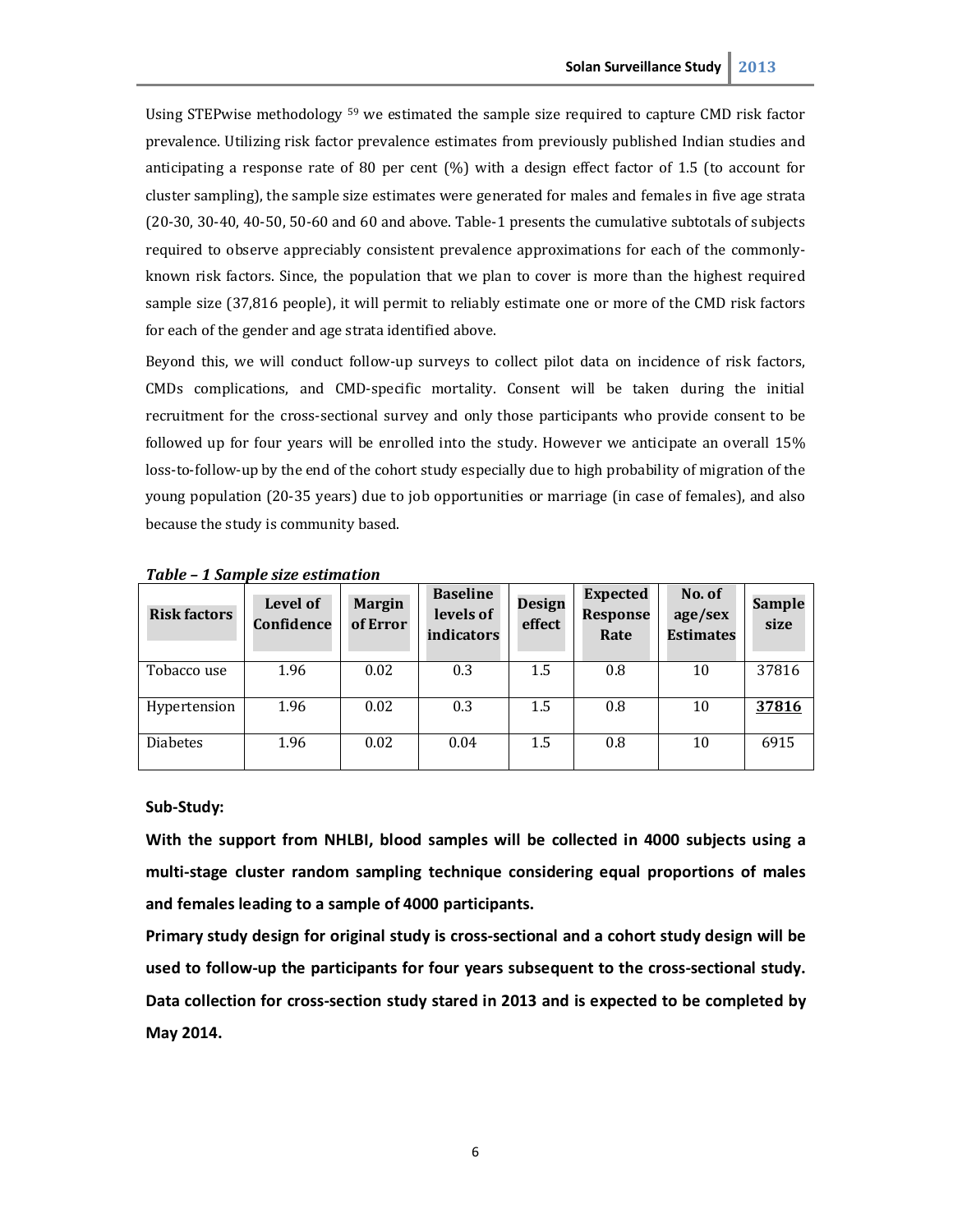**The sub-study involves blood collection in a sub-sample of 4000 participants in this rural cohort at the baseline. For this, we plan to organize 100 blood sample collection camps in the clusters in six months to complete the proposed sub-study. Twelve phlebotomists will be recruited for blood sample collection from the camps and from households of selected participants. With this we will be able to complete the blood sample collection in 6 months."** 

## **Sampling methodology for sub-study:**

 In Solan, 5 Government health care facilities (4 Community health centres and 1 regional hospital) were selected after recommendation from the health department, Solan. The six sub-centre areas adjoining each of the 5 healthcare facilities (i.e. 30 sub-centre areas) were selected based on proximity to the health facility.

 The total sample size for the study is 4000 individuals. A multi-stage cluster random sampling technique will be used to capture a sample representative of the rural population. The 2 sub-centre areas will be selected randomly from each adjoining health care facility. From each sub-centre areas 200 households will be selected randomly. With informed consent, two subjects will be selected per household, one male and one female aged more than 20 years. The final sample for the study will be composed of equal proportions of males and females leading to a sample of 4000 participants (Figure 1).

## **Figure 1: Diagrammatic representation:**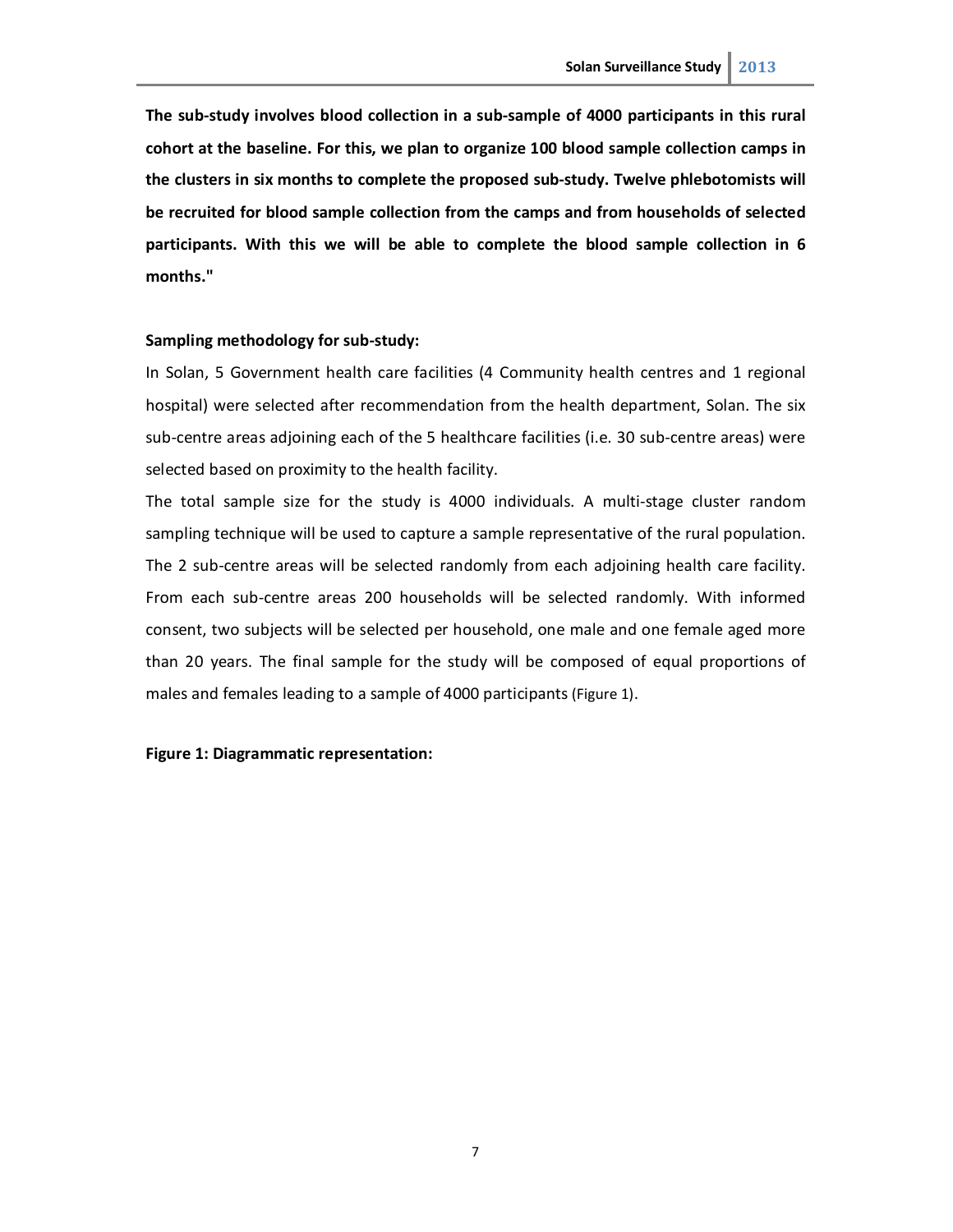<span id="page-12-0"></span>

District Solan: 5 Health Care Facilities

## **II.v. Study tools**

 Standardized sampling will enhance representativeness and reproducibility of results. Utilizing uniform tools and methods is a key component of this process and more easily replicable across multiple sites. We consulted validated questionnaires from the WHO Multinational MONItoring of trends and determinants in CArdiovascular disease (MONICA) study, WHO STEPwise Surveillance methodology, and existing questionnaires from regional and national surveys (accessible via partners at CDC), to construct a culturally appropriate and methodologically relevant questionnaire for India. Validated and new event (CVD or target organ damage) capturing tools was adapted to verify questionnaire-based follow-up survey incidence findings.

## **II.vi Surveillance indicators**

 A baseline cross-sectional survey of 54,000 participants in 2012-2013 will gather information encompassing broad categories such as: demographic and socio-economic characteristics of the population; presence of risk factors; previous or existing target organ damage (known nephropathy, angina, retinopathy, cataracts, peripheral vascular disease, previous stroke, previous therapeutic procedures such as amputation, revascularization procedure, peripheral endovascular procedure, dialysis, transplant, laser photocoagulation); quality of life, disability, health care utilization; quality,

8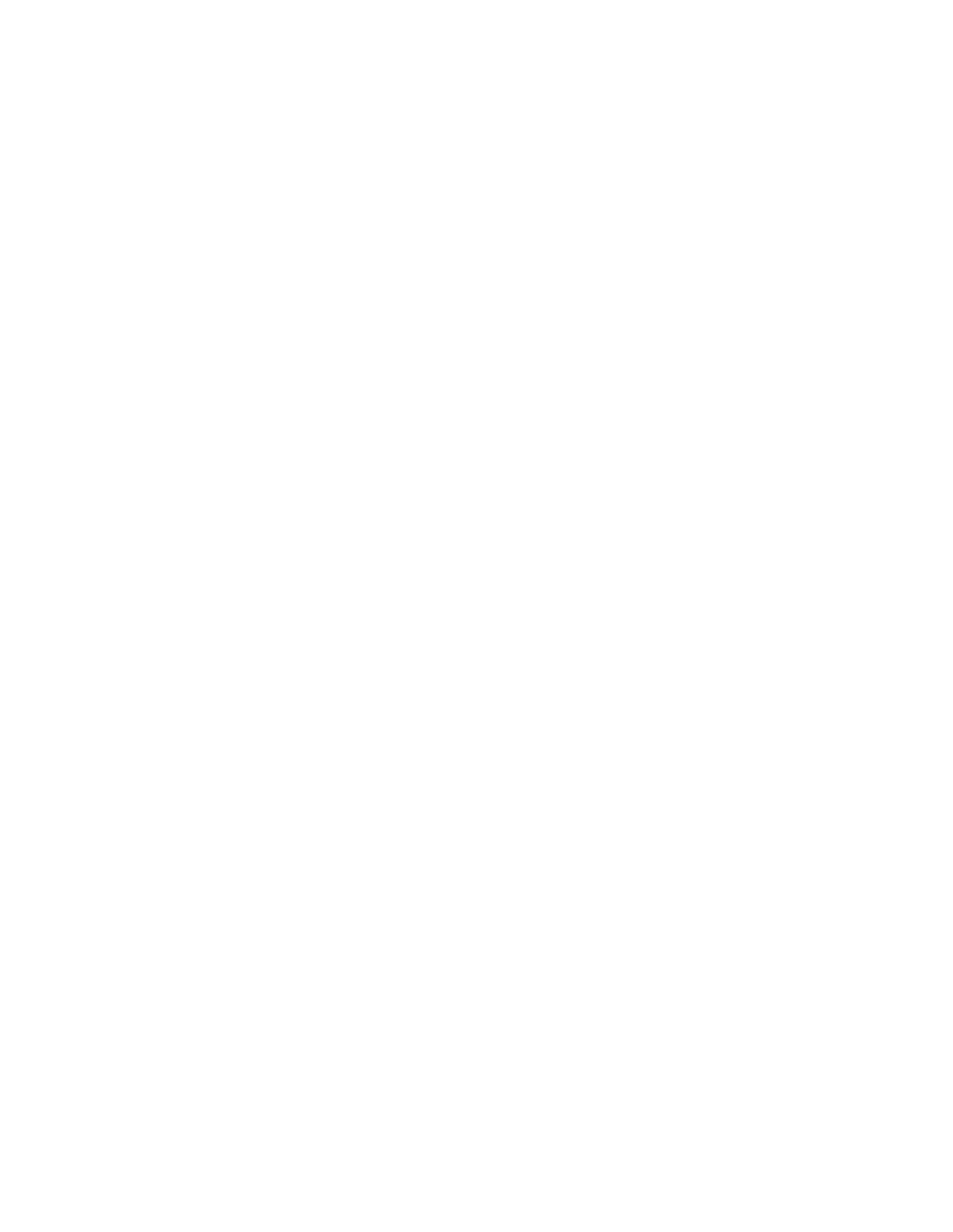- <span id="page-15-0"></span> •*direct costs* ('inputs' encompassing out-patient and in-patient care, pharmacotherapies, therapeutic procedures, and transportation to and from health care facilities in a given timeframe);
- *indirect costs* ('lost outputs' representing the value of economic productivity lost by society on account of temporary or permanent absence, disability, or premature mortality);
- health-related quality of life (including health utilities); and
- •*health outcomes* (including incidence of new-onset risk factors, CVD events, morbidity, and mortality),  $\bullet$

 that may be used to model **societal burdens** of disease and potential avoidable mortality, disability, and costs with addition of proven interventions. Direct medical and non-medical costs will be ascertained from respondents through standardized questionnaires applied in other low- and middle-income countries. Data will also be collected from providers in different settings (private and government-funded clinics) to provide corroborated data for sensitivity analyses. Indirect costs will be estimated using a human capital approach which is based on data regarding absence from work and unit costs derived from national wage rates (for different occupation classes).

Lost production = total absence X wage rate of workers

 Where possible, data regarding caregiver time and costs will be ascertained and included in analyses. The study will not collect data regarding foregone opportunities of children or other household members.

## **II.viii. Qualitative exploration**

## *II.viii.a. Background*

 There is very little currently published regarding the knowledge, perceptions, attitudes, and care practices of people with cardio-metabolic risk factors and diseases in India. The surveillance study serves as a robust platform for investigating these qualitative aspects of cardio-metabolic diseases.

## *II.viii.b. Study questions*

- 1. Identify valid indicators for assessment of the economic burden of CMD and their risk factors in different socioeconomic backgrounds and regions.
- 2. Analyse the temporal trends and peculiarities of the socio-economic effects, knowledge, attitudes, perceptions, and practices of persons with risk factors (DM, HTN, Smokers)
- 3. Knowledge, attitudes, perceptions, and practices of persons with cardiovascular (chronic stable angina, previous MI or UA, previous revascularization, PVD, previous stroke) and chronic kidney diseases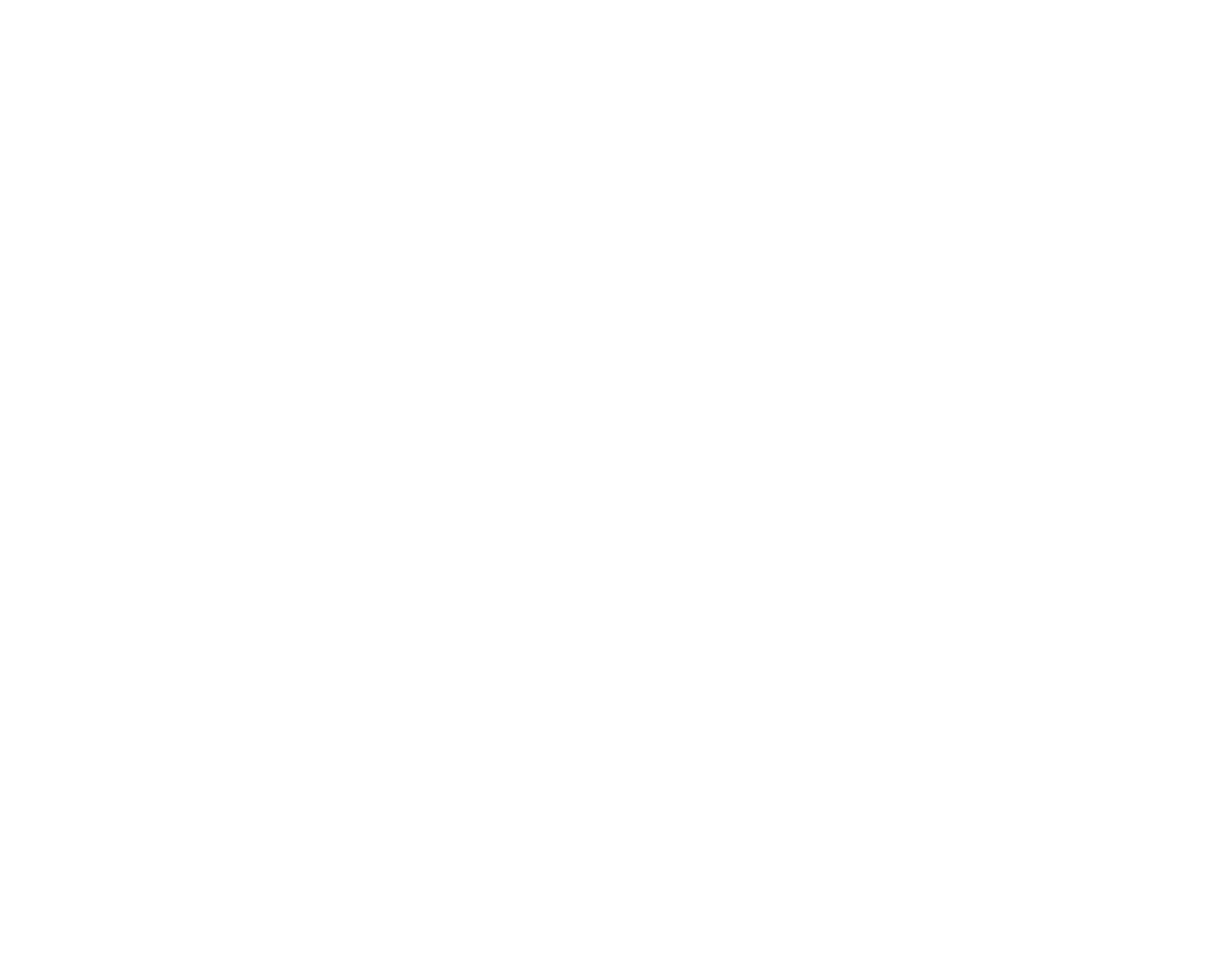## <span id="page-19-0"></span> **III.ii. Data entry**

 A database application will be created using Microsoft access having a user friendly data entry screen in English. A data field specification list will be created along with a coding list for designing the database. The database will be programmed to have automated in-built checks for, logic, clinical reasonable such as ranges, absolute and relative values, context and structure. This will control the quality of data. The database will be assessed during the pilot study and necessary restructuring done before finalising it.

 Data will be entered in the entry forms of the database centrally. Double data entry will be done for 25% of the forms to cross-check errors. There will be regular checks by site coordinator to minimise errors, missing values and outliers. Any errors found will be corrected by referring to the filled questionnaire or if required by a revisit to the participant. The data entry will be monitored and checked at CCDC. Final data cleaning and de-linking of participant identification information will be done at CCDC before conducting the analyses.

## **III.iii. Data analysis**

## *(a) Quantitative Analysis*

 Data analysis will be staggered to correspond to follow completion of each survey. All statistical analysis of quantitative data will be done using Statistical Analysis Software (SAS, version 9.1, SAS Institute, Cary, N.C)<sup>60</sup> or STATA (Statacorp, TX).<sup>61</sup>A probability of p<0.05 will be considered statistically significant for all tests. Assumptions of normally-distributed data will be assessed using plots and tests of normality. Non-normal variables will be transformed or categorized as required. All data will be presented before and after adjustment for confounding and testing for interactions.

 Descriptive data analyses will be performed for all variables. Means, standard deviations, quartiles, and median levels of risk factors for each gender and age group will be reported. Comparisons across gender, age groups, and time periods will also be done using Chi-square and logistic regression for categorical variables, and t-tests and linear regressions for continuous variables. Evaluation of predictors of incidence and mortality will employ Cox's proportional hazards models. Response rates and percent retention will be evaluated by comparing the number of eligible individuals approached, number agreeing to participate, and successful follow-up over duration of surveillance studies.

## *(b) Qualitative Data Analysis*

 All interviews will be de-identified prior to analysis. The NVIVO version 10 program will be used to manipulate textual data for analysis. Analysis of the textual data will follow the grounded theory methodology whereby key themes are identified inductively from the textual data. These themes will then be compared using structured comparisons to identify specific issues.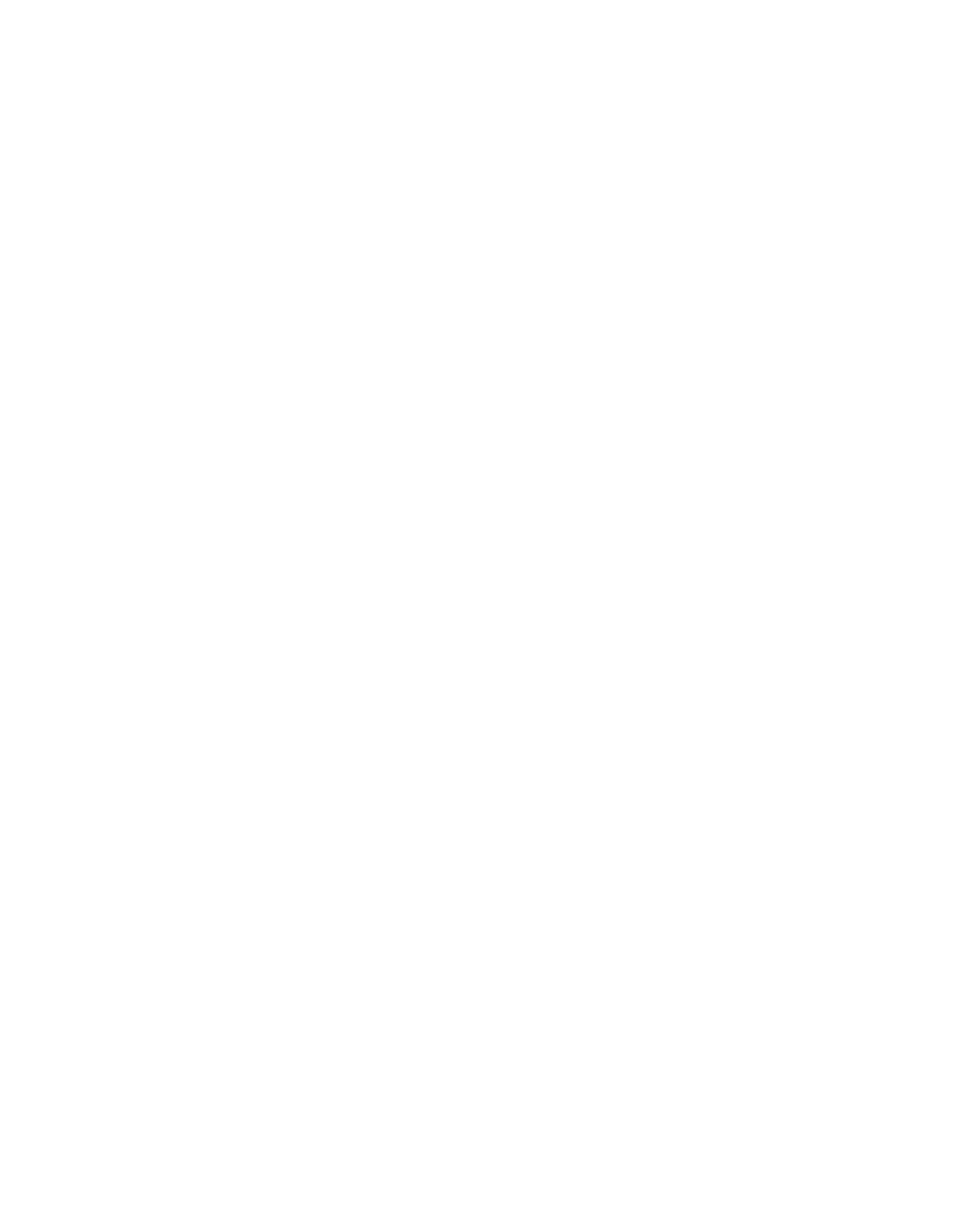<span id="page-21-0"></span>

|                                   | <b>Phase</b>                                                                                                              |                                                                                                                                  |                                                                                                                                             |                                                                             |
|-----------------------------------|---------------------------------------------------------------------------------------------------------------------------|----------------------------------------------------------------------------------------------------------------------------------|---------------------------------------------------------------------------------------------------------------------------------------------|-----------------------------------------------------------------------------|
|                                   | <b>Design and Planning</b>                                                                                                | <b>Pilot Testing</b>                                                                                                             | <b>Data Collection</b>                                                                                                                      | <b>Data Analysis</b>                                                        |
|                                   |                                                                                                                           | to detect outliers                                                                                                               |                                                                                                                                             |                                                                             |
| Laboratory                        | • Central procurement<br>• Develop internal and<br>external quality assessment<br>protocols and schedule of<br>regularity | • Evaluate<br>procedural fluidity<br>• Evaluate intra--<br>laboratory<br>variability<br>· Interim analysis<br>to detect outliers | • Internal quality<br>checks and<br>calibration<br>• Regular external<br>validation-<br>lyophilized samples<br>from reference<br>laboratory | • Assess intra-<br>laboratory<br>coefficients of<br>variation               |
| Communication                     | · Establish reporting<br>structures<br>• Establish data transfer<br>plans                                                 | • Assess agility of<br>transfers                                                                                                 |                                                                                                                                             |                                                                             |
| <b>Documentation</b>              | • Develop checklists,<br>logbooks<br>• Training in appropriate<br>and legible documentation                               | • Assess recording<br>legibility                                                                                                 |                                                                                                                                             | • Audit logbooks for<br>response rates and<br>field activity<br>indicators  |
| Data Storage &<br>Confidentiality | • Establish data back-up and<br>protection policies<br>• Training of all staff                                            | • Assess<br>accessibility,<br>simplicity and<br>flexibility of<br>software                                                       | • Locked and<br>password-<br>protected data<br>storage<br>• Active back-up                                                                  | • De-identified<br>datasets<br>• Limited access to<br>personal identifiers  |
| Data Entry                        | · Establish protocols,<br>consistent data cleaning<br>methods and verification<br>systems                                 | • Assess variability                                                                                                             | • Interim analyses<br>to identify<br>duplicate entries<br>• Decision log to<br>document issues                                              | • Reporting on<br>outliers<br>• Validity checks<br>Track database<br>errors |

 *\*IRB = institutional review board; \*\*SOP = standard operating procedures* 

 Validated questionnaires will be used to design the survey questionnaire and these along with the data collection forms will be peer-reviewed to ensure construct validity. Further the questionnaire will be pilot-tested in a small sample of population to ensure face validity. Rigorous training and familiarity with tools will minimize intra- and inter-observer variability. Key considerations throughout the process are consistency, strong leadership, communication, and adherence to clearly defined roles.

## **V.ii. Anticipated challenges in quality assurance and suggested solutions**

 Concerns include encountering low response rates as well as loss to follow-up of participants. Suggested solutions are: (a) engaging communities to be sampled in advance and obtaining approval from local authorities; (b) leveraging our institutional reputations; (c) methodical application of training, regular surveyor motivation and encouraging positive, professional and respectful behavior towards respondents; (d) advance scheduling of visits that are convenient for respondents, and providing a list of subsequent visits; (e) storing and backing up contact details of all respondents surveyed and supplemental contact information (for relatives, employers) in an accessible format, while appealing to those surveyed to notify the network surveillance site office of any change of contact; and (f) identifying those at risk of mobility and customizing our approach accordingly. Our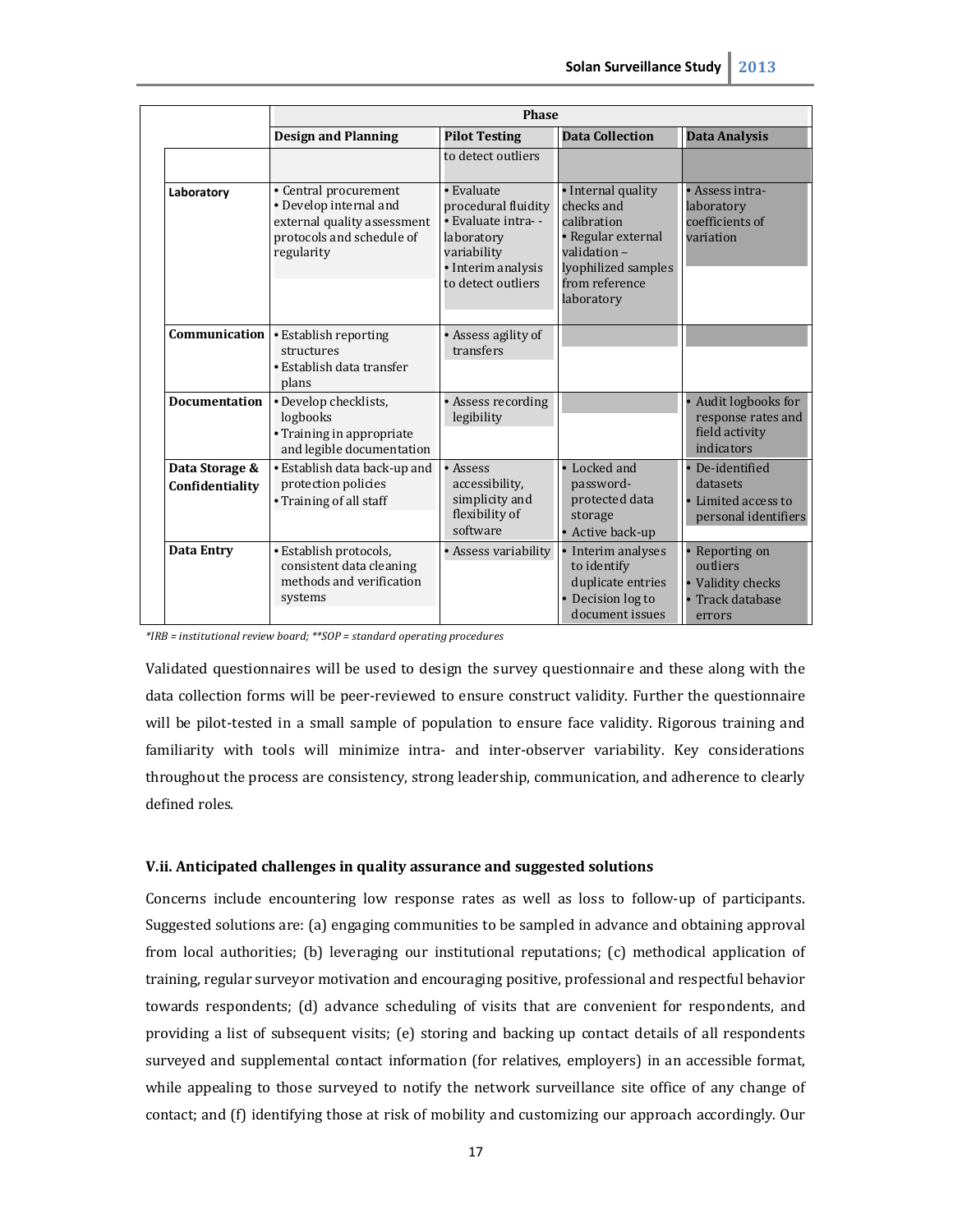<span id="page-22-0"></span> investigators have extensive experience in recruiting and maintaining population cohorts (e.g., Industrial Surveillance Study, CARRS-Surveillance Study, New Delhi Birth Cohort Study, CUPS, and CURES).

## **VI. Monitoring and evaluation**

 A Quality Monitoring and Evaluation (QME) sub-committee will be responsible for quality assurance of the study, will monitor all phases of the study and will conduct formative, process and outcome evaluation. The QME sub-committee will include the principal investigator, site coordinators and external evaluators. Progress of the study will be monitored through regular appraisal by the QME sub-committee.

## **VI.i. Procedures for evaluating the process of the study**

## VI.i.1. Sampling*:*

- a. After the list of households from all the sub-centres are prepared, random checks will be done especially for areas that have been undergoing continuous development to ensure that all households are enlisted.
- b. Cross-check the household number generated with the number of the household in which participants were interviewed.

## VI.i.2. Data collection**:**

- a. Initial shadow monitoring of all interviewers will be done for practical training and to resolve issues immediately. This will also help to identify weak personnel who may require intermittent supervision.
- intermittent supervision.<br>b. As the study progresses, random checks for about 5-10% of the participants will be done every three months by site coordinators and project managers who will verify some of the answers in the filled questionnaires.
- c. There will be regular documentation of the response rates from participants especially for the follow-up of cohort to minimise loss to follow-up. The QME will also be responsible to audit these rates and other documented field activity indicators such that immediate corrective measure can be taken.

## VI.i.3. Data entry:

- a. Project Manager will be responsible for checking all forms for completion or for any obvious errors before data entry.
- b. In-built checks in the data entry software logic checks, context checks and ranges will be incorporated for outliers.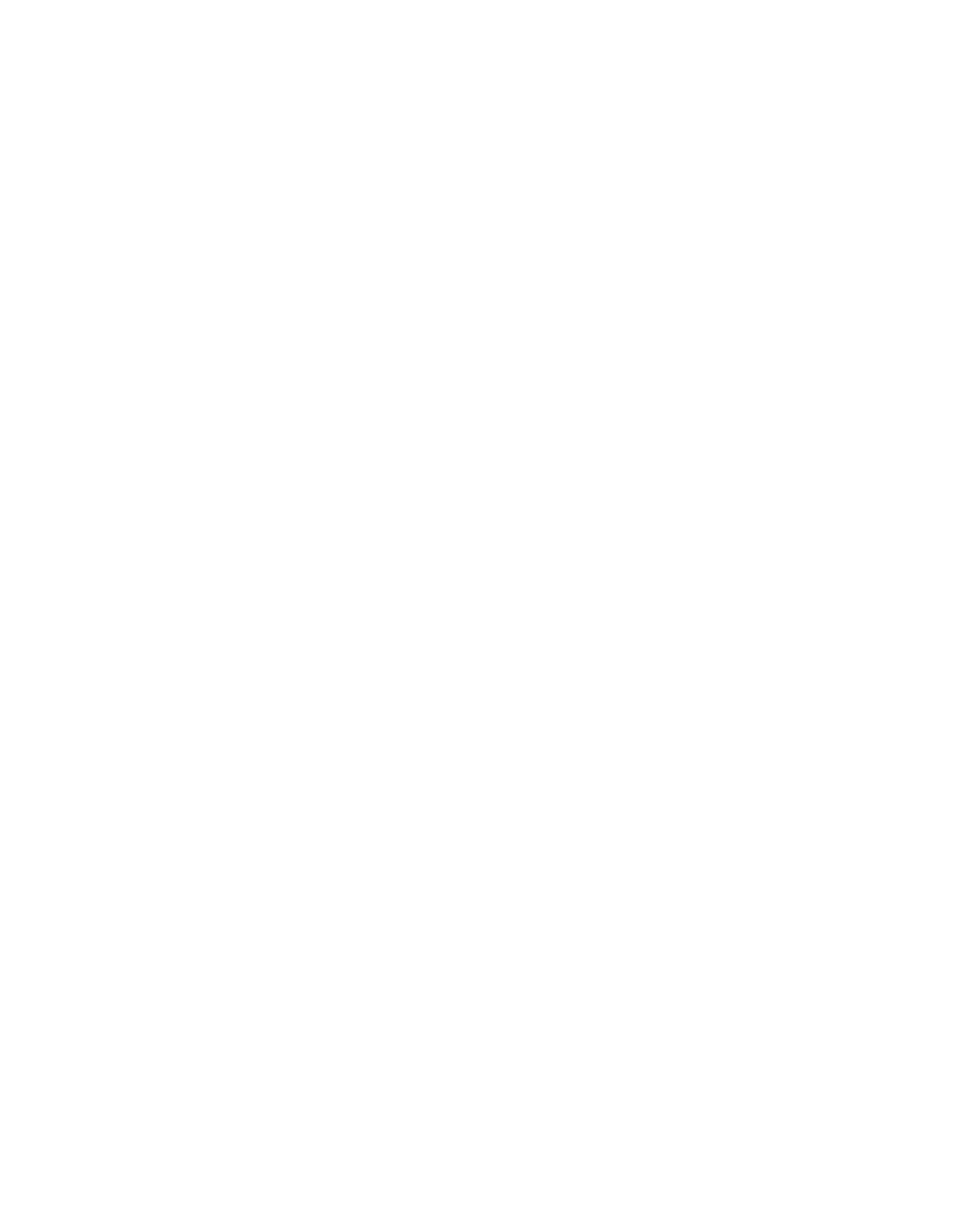- <span id="page-24-0"></span> e. Decision log will be used to document all issues related errors and queries (using excel sheets and emails)
- f. Monitoring data storage and confidentiality procedures: This will be done by the PIs and external evaluators at the CCDC after the complete collation of data and before using the data for analysis.

## **VI.ii. Procedures for evaluating the outcome of the study**

 1. After the study is complete an independent evaluation will be done by the PIs and the external evaluators to ascertain if the aims and objectives of the study are fulfilled. This will be done through review of all the preceding evaluation processes, and also through review of the findings and results of the study.

## **VII. Ethical considerations**

 Informed consent for interview, anthropometric measurements and blood collection will be taken from all individuals before enrolling them into the study. The study anticipates no major risk to participants except needle pricks for collection of blood sample during the follow-up and cross- sectional surveys. There could be rare instances of bleeding from the pricking site, however trained staff will minimise even the rarest of such possibility.

 Supplemental Informed consent will be sought from the sub-study participants for blood sample collection and storage of left over blood for Genetic and metabolomic studies to identify genetic determinants of CMDs and their risk factors. Participation in this sub-study may involve some added risks or discomforts. These include: the risk of bleeding, bruising, and infection at the site of drawing blood. These risks will be minimized by having the blood drawn under sterile conditions by experienced personnel. Strict confidentiality of the information provided by the participants will be maintained and all possible source of identification of participants will be delinked before using the data for analysis.

## **VIII. Timeline**

 The Surveillance Study will be conducted over a period of five years. The baseline cross-sectional survey will begin in 2012 with estimated completion time of twelve months. The participants will be then followed up as a cohort with biannual follow-up surveys for four subsequent years. Data analysis and reporting will take place after the collation of data at the end of the cross-sectional survey and thereafter at the end of annual follow-ups. Monitoring will be an ongoing process and the system of evaluation will be inbuilt into the study. The details of the timeline are provided in table-6.

 *Table 6: Timeline for Surveillance Study* 

| <b>Surveillance Study</b> | <b>Timeline</b> |  |
|---------------------------|-----------------|--|
|                           |                 |  |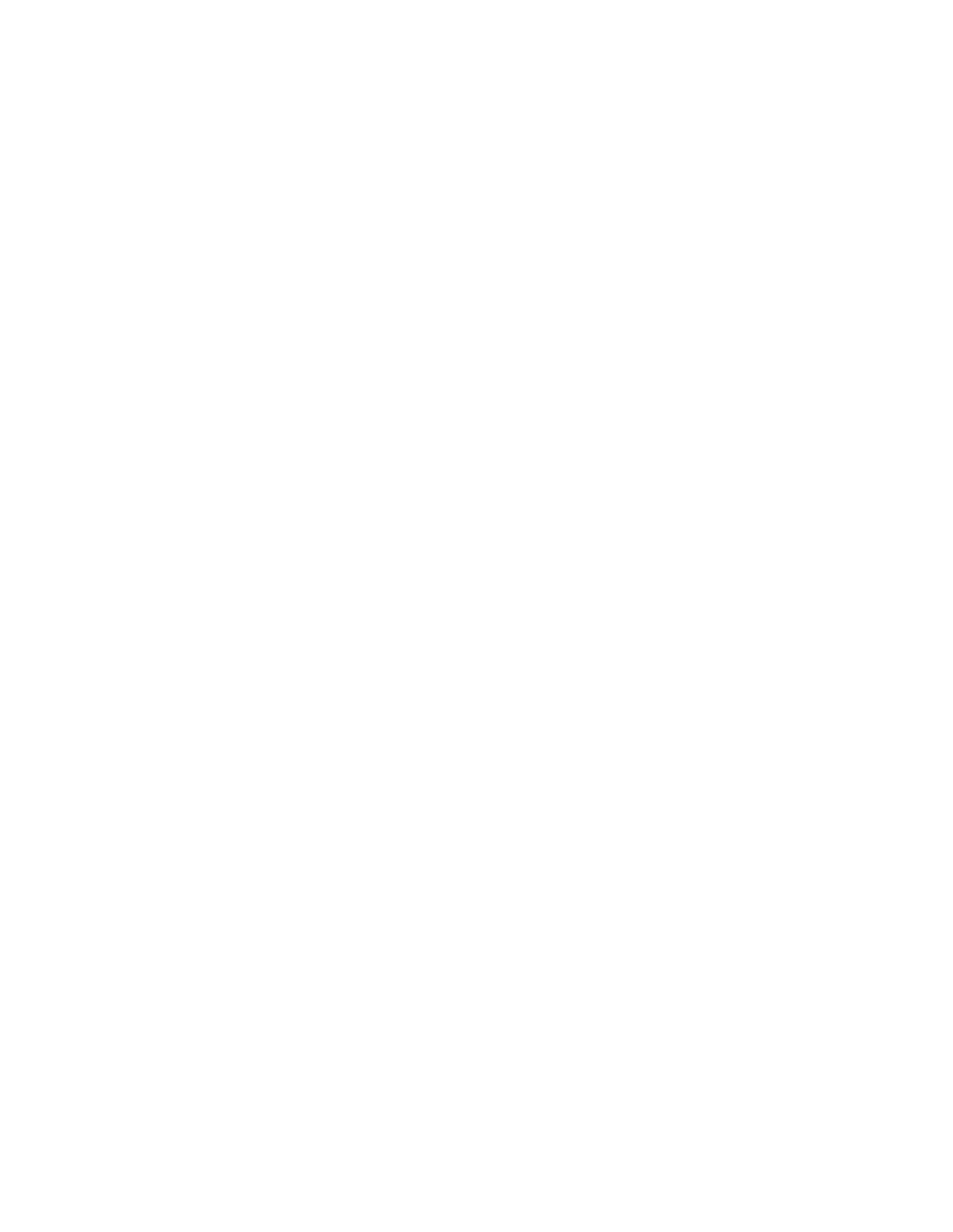## <span id="page-26-0"></span>**References**

- 1. Kraushaar L, Kramer A. Are we losing the battle against cardiometabolic disease? The case for a paradigm shift in primary prevention. BMC Public Health. 2009;9(1):64.
- 2. Mathers CD, Lopez AD, Murray CJL. The Burden of Disease and Mortality by Condition: Data, Methods, and Results for 2001. In: Lopez AD, Mathers CD, Ezzati M, Jamison DT, Murray CJL, eds. *Global Burden of Disease and Risk Factors,*. New York: Oxford University Press; 2006.
- 3. International Diabetes Federation. The human, social & economic impact of diabetes. Available at: http://www.idf.org/home/index.cfm?node=41</u>. Accessed February 2008.
- 4. Economic Intelligence Unit. *The silent epidemic: An economic study of diabetes in developed and developing countries.* New York, London, Hong Kong: The Economist June 2007.
- 5. Kempler P. Learning from large cardiovascular clinical trials: classical cardiovascular risk factors.  *Diabetes research and clinical practice.* 2005;68 Suppl1:S43-47.
- 6. Stamler J, Vaccaro O, Neaton JD, Wentworth D. Diabetes, other risk factors, and 12-yr cardiovascular mortality for men screened in the Multiple Risk Factor Intervention Trial. *Diabetes Care.* 1993;16(2):434- 444.
- 7. Ramachandran A, Snehalatha C, Latha E, Satyavani K, Vijay V. Clustering of cardiovascular risk factors in urban Asian Indians. *Diabetes care.* 1998;21(6):967-971.
- 8. Pradeepa R, Mohan V. The changing scenario of the diabetes epidemic: implications for India. *Indian J Med Res.* 2002;116:121-132.
- 9. Hughes LO, Raval U, Raftery EB. First myocardial infarctions in Asian and white men. *BMJ.*  1989;298(6684):1345-1350.
- 10. McKeigue PM, Ferrie JE, Pierpoint T, Marmot MG. Association of early-onset coronary heart disease in South Asian men with glucose intolerance and hyperinsulinemia. *Circulation.* 1993;87(1):152-161.
- 11. Ghaffar A, Reddy KS, Singhi M. Burden of non-communicable diseases in South Asia. *BMJ.*  2004;328(7443):807-810.
- 12. Mohan V, Sandeep S, Deepa R, Shah B, Varghese C. Epidemiology of type 2 diabetes: Indian scenario.  *Indian J Med Res.* 2007;125(3):217-230.
- 13. Enas EA, Mehta J. Malignant coronary artery disease in young Asian Indians: thoughts on pathogenesis, prevention, and therapy. Coronary Artery Disease in Asian Indians (CADI) Study. *Clin Cardiol.*  1995;18(3):131-135.
- 14. Radha V, Mohan V. Genetic predisposition to type 2 diabetes among Asian Indians. *Indian J Med Res.*  2007;125(3):259-274.
- 15. Chambers JC, Elliott P, Zabaneh D, Zhang W, Li Y, Froguel P, Balding D, Scott J, Kooner JS. Common genetic variation near MC4R is associated with waist circumference and insulin resistance. *Nat Genet.*  2008;40(6):716-718.
- 16. Yajnik CS. Early life origins of insulin resistance and type 2 diabetes in India and other Asian countries. *J Nutr.* 2004;134(1):205-210.
- 17. Ramachandran A. Epidemiology of diabetes in India--three decades of research. *J Assoc Physicians India.*  2005;53:34-38.
- 18. Lev-Ran A. Human obesity: an evolutionary approach to understanding our bulging waistline. *Diabetes Metab Res Rev.* 2001;17(5):347-362.
- 19. Joshi P, Islam S, Pais P, Reddy S, Dorairaj P, Kazmi K, Pandey MR, Haque S, Mendis S, Rangarajan S, Yusuf S. Risk factors for early myocardial infarction in South Asians compared with individuals in other countries. *Jama.* 2007;297(3):286-294.
- 20. Diaz VA, Mainous AG, 3rd, Baker R, Carnemolla M, Majeed A. How does ethnicity affect the association between obesity and diabetes? *Diabet Med.* 2007;24(11):1199-1204.
- 21. McKeigue PM, Marmot MG, Syndercombe Court YD, Cottier DE, Rahman S, Riemersma RA. Diabetes, hyperinsulinaemia, and coronary risk factors in Bangladeshis in east London. *Br. Heart J.* 1988;60(5):390- 396.
- 22. McKeigue PM, Shah B, Marmot MG. Relation of central obesity and insulin resistance with high diabetes prevalence and cardiovascular risk in South Asians. *Lancet.* 1991;337(8738):382-386.